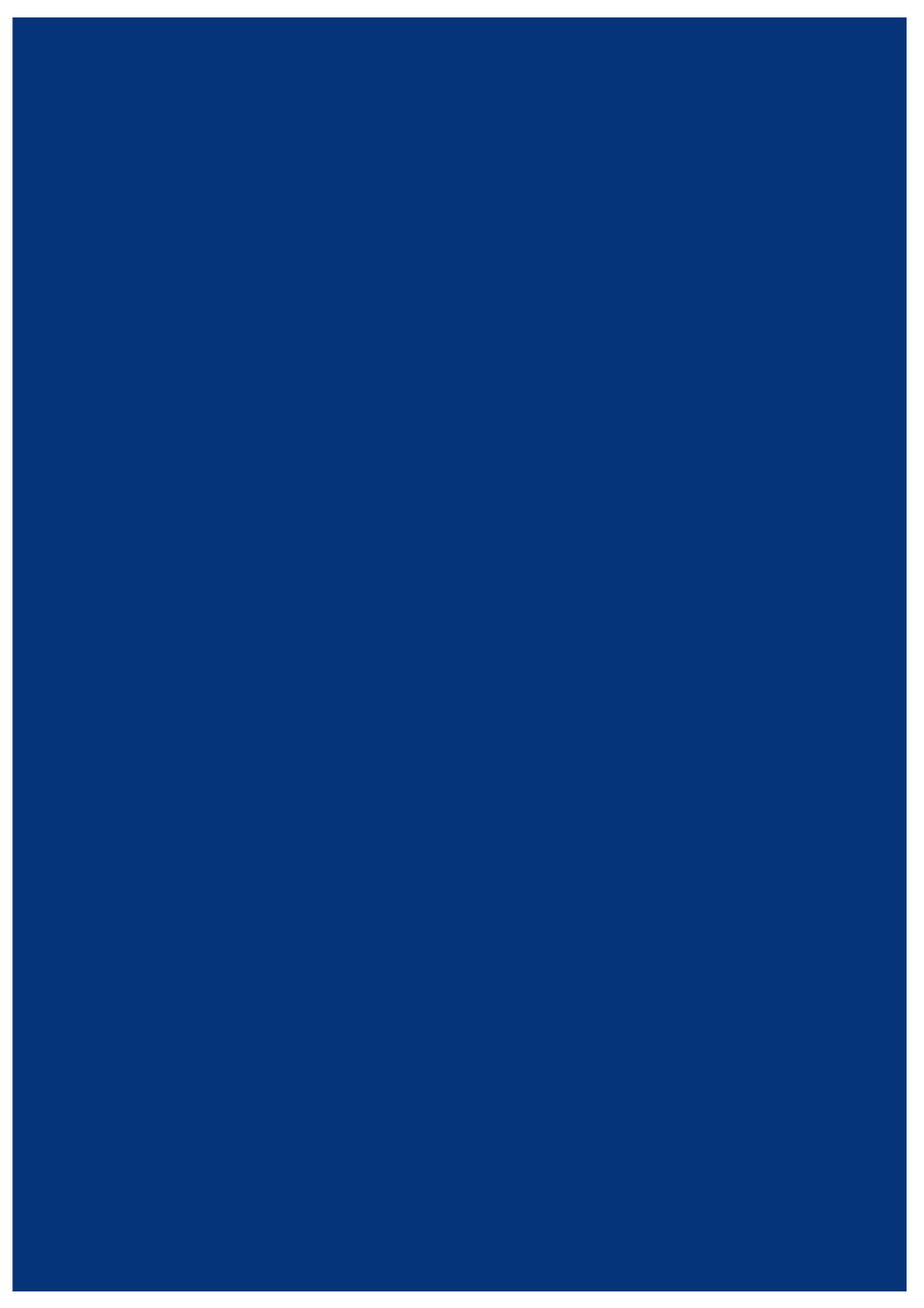# **GENERAL COUNSEL SURVEY**

**The Evolving Role of Corporate Counsel in Ireland**

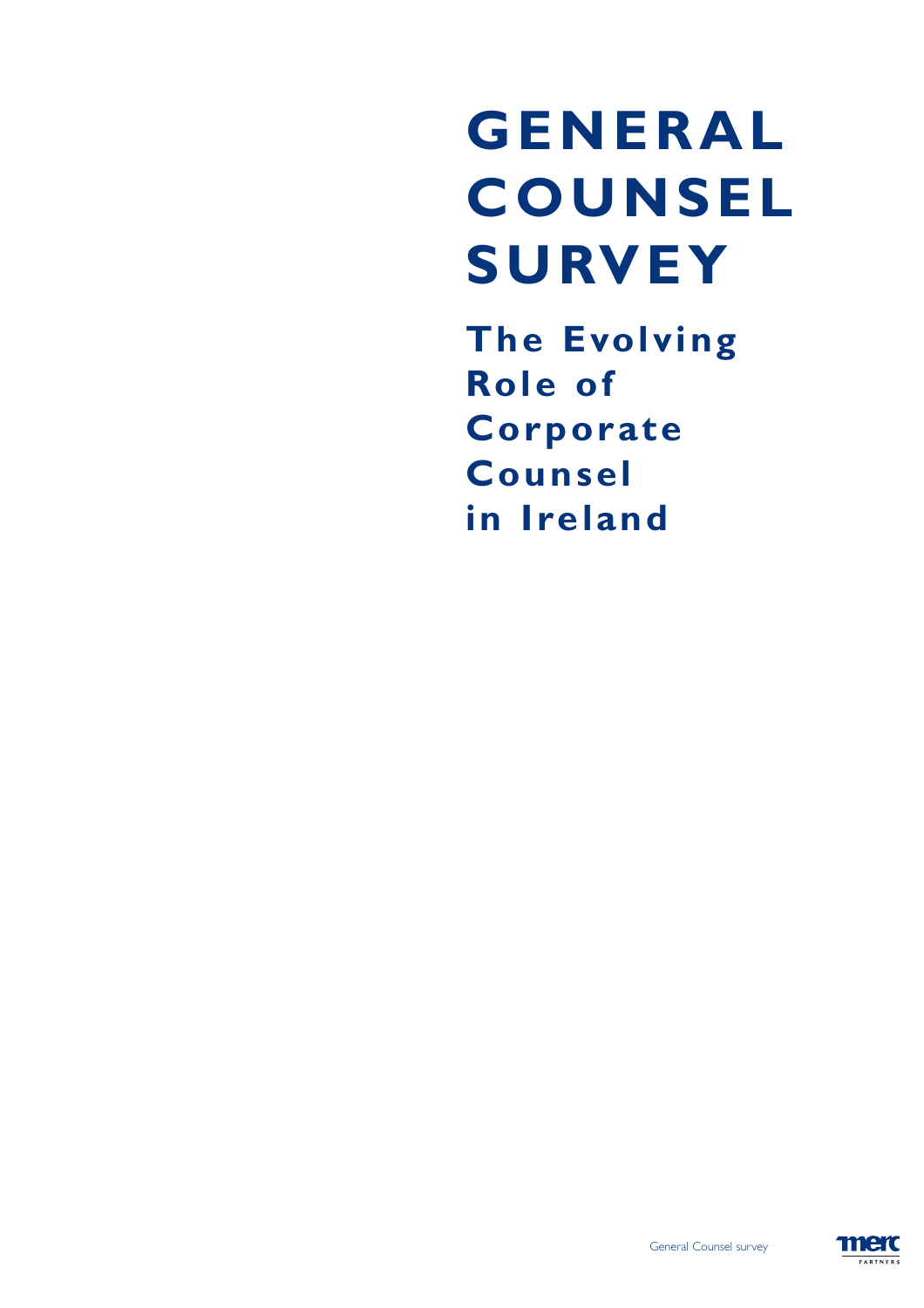# **Contents**

|                  | Introduction and methodology                                                        | 3  |  |  |
|------------------|-------------------------------------------------------------------------------------|----|--|--|
|                  | 1) In which ways has the role of General<br>Counsel changed in the past five years? | 7  |  |  |
|                  | 2) What is driving such change?                                                     | 8  |  |  |
|                  | 3) What are the MD's top three expectations<br>from the corporate counsel?          | Н  |  |  |
|                  | 4) What are the most pressing business issues?                                      | 12 |  |  |
|                  | 5) What are the criteria by which external<br>lawyers are selected?                 | 13 |  |  |
|                  | 6) By which metrics is performance measured?                                        | 14 |  |  |
|                  | 7) Keeping informed about developing trends.                                        | 17 |  |  |
|                  | 8) Should the General Counsel be a member<br>of the Board?                          | 18 |  |  |
|                  | 9) Should the roles of General Counsel and<br>Company Secretary be split?           | 21 |  |  |
| 10) Remuneration |                                                                                     |    |  |  |
|                  | 11) Miscellaneous                                                                   | 23 |  |  |

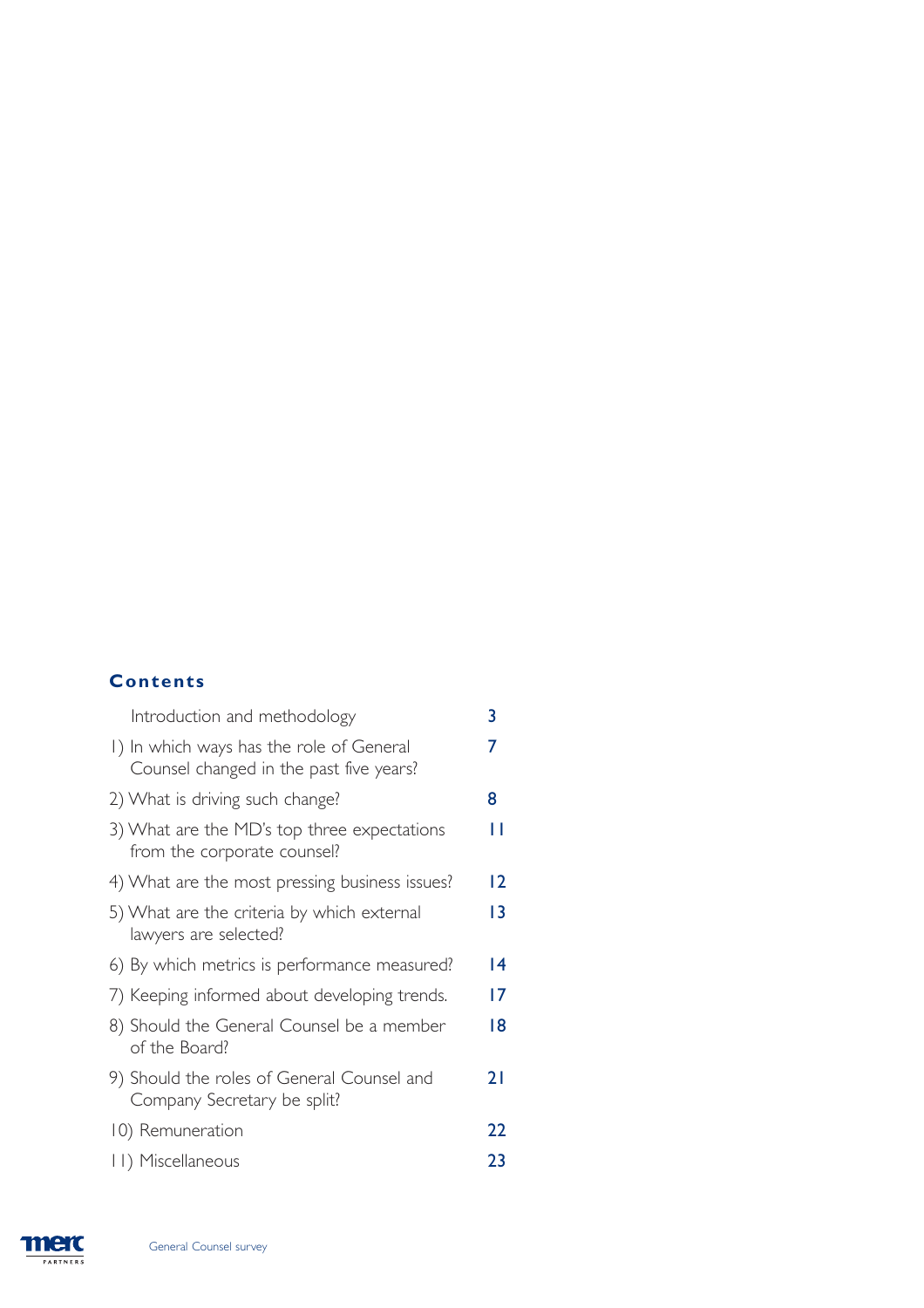# **INTRODUCTION**

#### **MERC Partners**

MERC Partners, founded in 1980, is a market leader in senior management and board recruitment, delivered through retained executive search and advertised selection services.

Pioneers of executive search in Ireland, the firm is proud of its blue-chip client portfolio, comprising many of the leading multinational, indigenous, semi-state and not-for-profit organisations.The MERC Partners brand has long been identified with integrity, discretion, expertise and successful delivery, enabling the firm's clients to gain a competitive edge through the quality of their senior management teams.

MERC Partners is the Irish member of IIC Partners, one of the world's top ten executive search firms, which provides the combination of one of the most recognised brands in Irish management recruitment with the depth of research, expertise and reach of a leading global organisation.With over 50 offices world-wide, our clients expect us to search internationally to identify and recruit the best management talent, regardless of whether that talent is "on the market" or not.

#### **Legal recruitment**

MERC Partners' legal practice is primarily focused on the recruitment of senior lawyers to work in-house in commerce and industry. Over the course of the past 28 years, we have developed an unrivalled understanding of what a business requires of its in-house counsel, and what it takes for a lawyer to succeed in such a varied and pressurised role.

Our legal recruitment practice is led by partner Simon Waddington, a law graduate from the University of Sheffield, who also studied at the College of Law in Chester. His early career was spent as a Legal Editor with a publishing company in London, before he moved into legal recruitment in the City in the early nineties. He joined MERC Partners in 1995, and has been a partner since 1999.

He has extensive experience of recruiting a wide variety of in-house counsel, from lawyers taking their first step from private practice into industry, to highly seasoned EMEA General Counsel. Clients for whom he has successfully recruited in-house counsel span most business sectors, to include financial services, pharmaceutical, consulting, food and drink, information technology (hardware and software), telecommunications, regulatory bodies, semi-state and professional services.

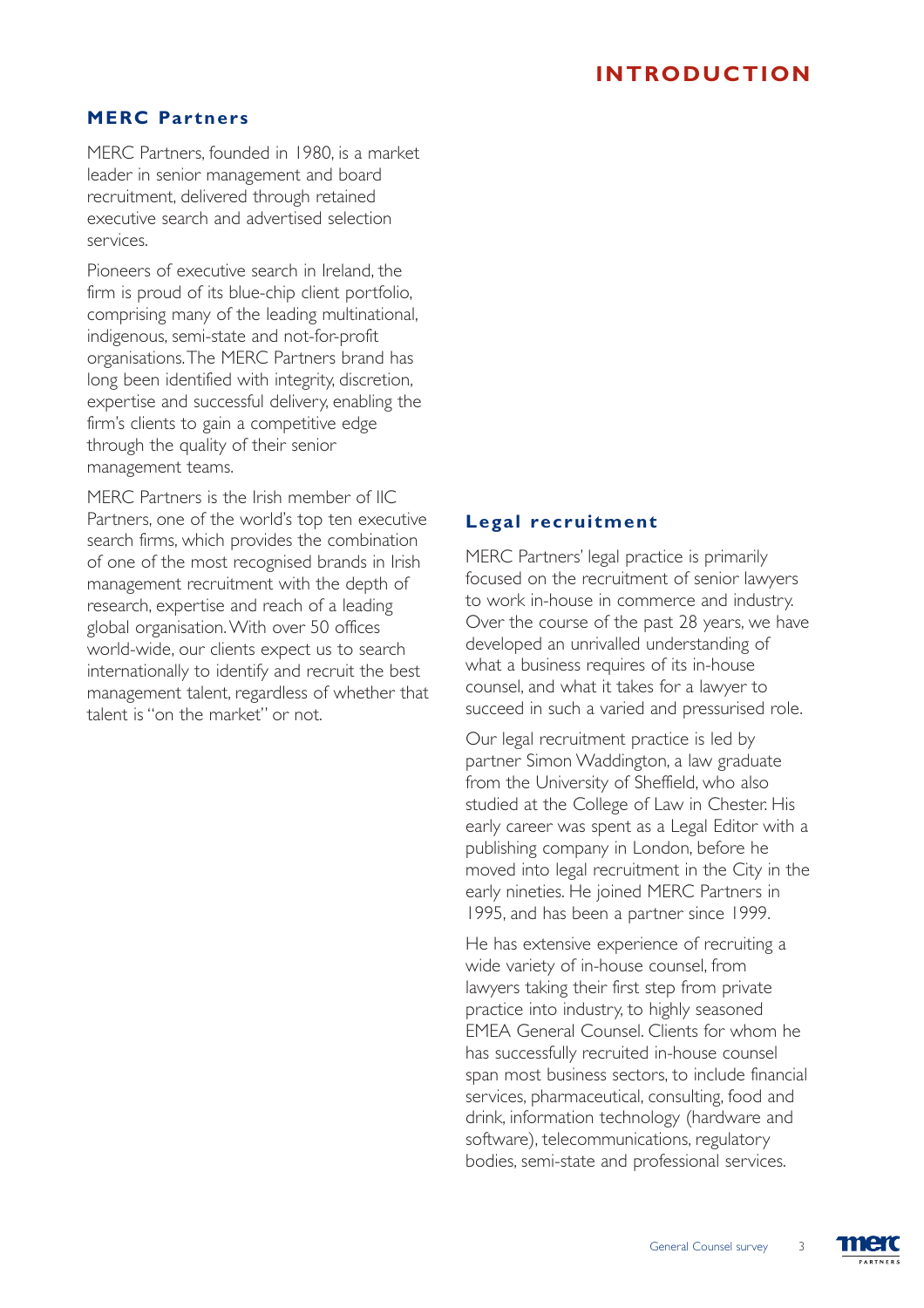# **The evolving role of Corporate Counsel**

The role of the corporate counsel in Irish business has undergone dramatic change in recent years. Once seen as simply the head of the internal legal department, whose primary responsibilities were to advise the company's management, prepare and approve documentation, while acting as a cost-effective "company policeperson", now the corporate counsel is regarded as an integral part of the senior management team.

General Counsel are proactive in providing guidance on commercial and ethical issues to their CEO and Board, identifying and addressing issues before they escalate.They must manage a range of stakeholder relationships which can reach far beyond the boundaries of their client (the company) to include investors, the public, even government.

More than ever, the General Counsel must understand the company's overall business, in order to identify and manage the multitude of commercial, legal, ethical, environmental, governance and compliance issues which routinely arrive at the General Counsel's desk. He or she is expected to wear multiple hats, and is a figure of critical importance to the CEO, the senior management team and the Board.

The recent era of corporate governance reform has led to an upsurge in advising and counselling directors on their duties, while also continuing to provide measured and objective legal guidance, in addition to making a contribution to the vision of the business. Management and leadership abilities count for much.

# **MERC Partners' General Counsel survey**

In response to this transformation of the role, and the fact that there is now a core group of General Counsel which did not exist in depth in the Irish market until reasonably recently, we decided to undertake a survey to discuss with corporate counsel their perspective on how their role has changed; what the business now expects from them; what pressures and challenges particularly affect them; what they look for from their external lawyers; and how they should interplay with the Board.We also looked at other areas of relevance to General Counsel, to include remuneration and reporting lines.

# **Criteria and Methodology**

A group of 44 senior in-house lawyers was identified and invited to participate in the survey. Each participant has responsibility for the strategic and operational management of the legal function for their organisation, and provides guidance and support on legal and commercial matters to the executive team and / or Board.

Simon Waddington conducted a series of indepth, face-to-face interviews of up to ninety minutes' duration with each participant.

# **Survey Population**

The status and ownership of the companies in which participants work are illustrated below:

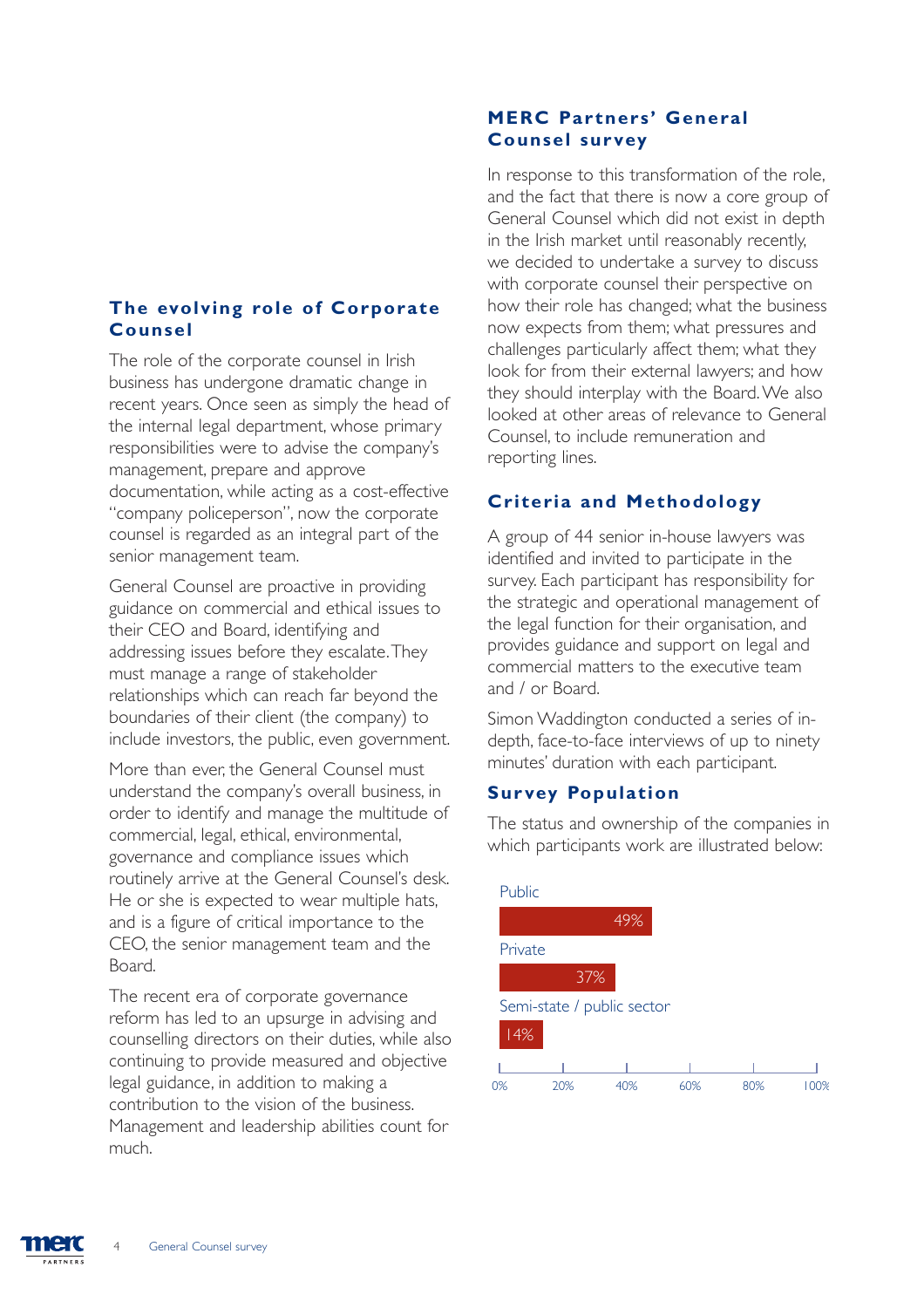#### **Representation by sector**



#### **Numbers employed by organisations in which the participating General Counsel are employed:**



# **Profile of participating General Counsel**

#### Length of experience as in-house counsel

Of the group which participated in the survey, the least experienced participant had worked for one year as in-house counsel, and the most experienced had worked for 24 years in such a position.

The average duration as an in-house lawyer across the group surveyed is 10.6 years.

#### Reporting lines

The diversity of organisations and sectors considered is reflected in the variety of reporting lines across the surveyed group.

The positions into which the General Counsel report are broken down as follows:





#### Reporting teams

The average number of lawyers in the teams reporting into the General Counsel group is 4.04.

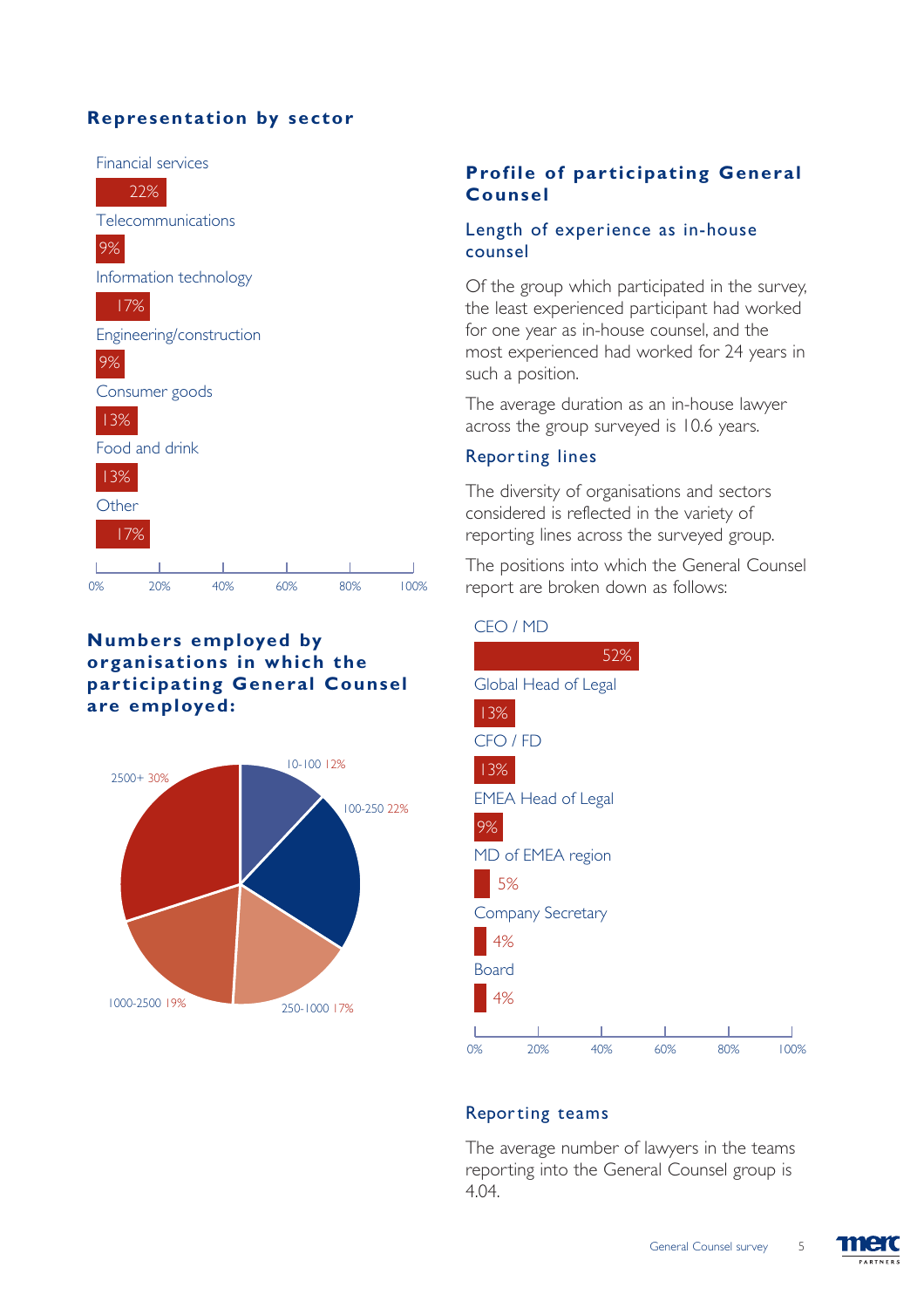

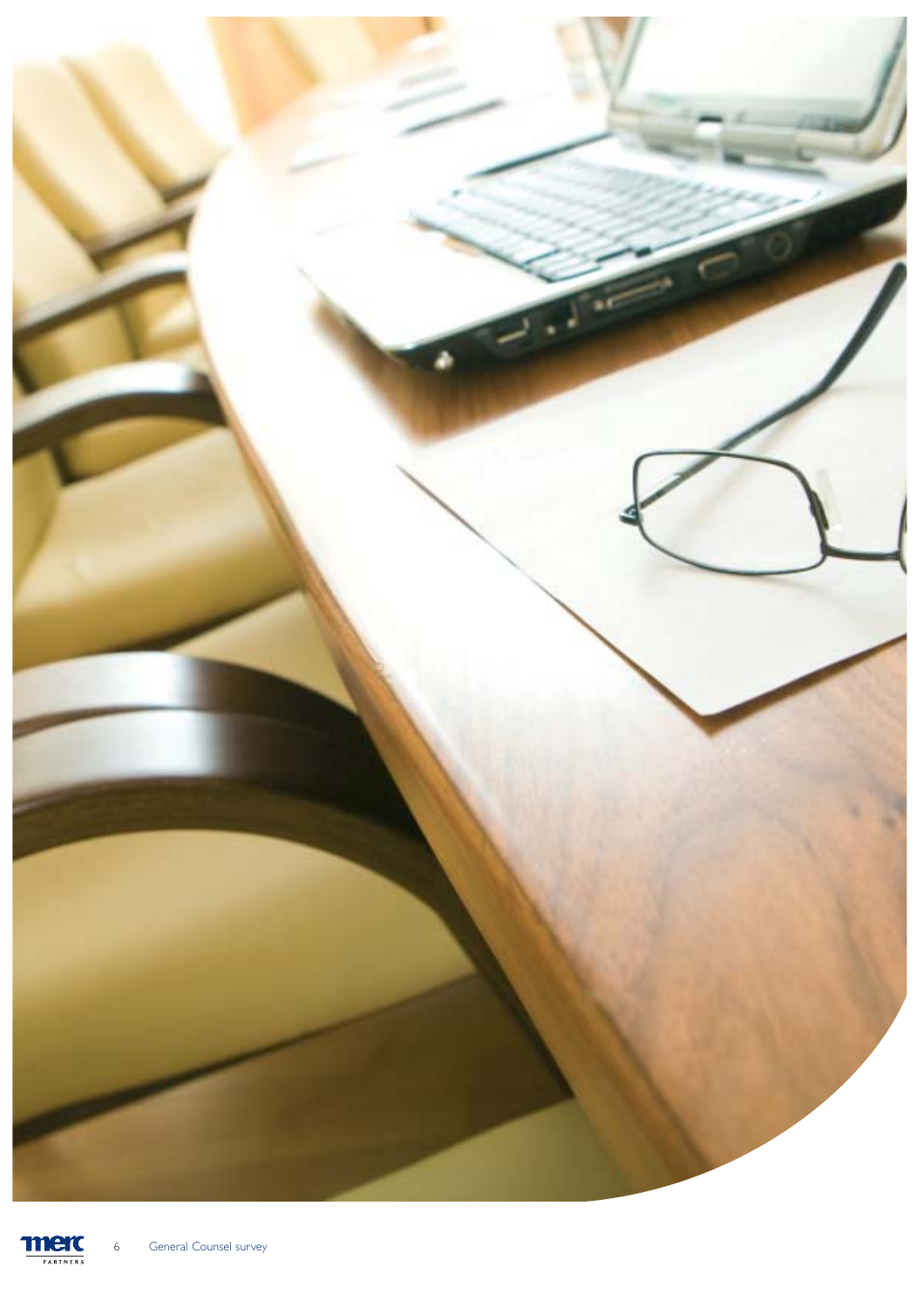#### **1) In which ways has the role of General Counsel changed in the past five years?**

All of those interviewed felt that the role of General Counsel in Irish business has undergone dramatic change in recent years.

In many cases, the view was expressed that the transformation of the function was a reflection of how the General Counsel has become more important to the business.The function is now much more integrated into the decision-making process. Management needs have become more challenging, and more diverse. In some cases, there has also been a significant increase of reliance from the Board: phrases used to describe the relationship included "best friend to the Board";"trusted advisor"; and "strategic counsellor".

It is now the case that strategic input, planning and advice are inevitably sought at the inception of a deal or initiative, and the General Counsel is expected to operate as a senior commercial manager and business partner, as much as a legal expert.The old-style approach towards a General Counsel as the company's policeperson is now long gone -

those interviewed are expected to demonstrate a focus on the provision of solutions.Their senior management colleagues expect them to explain not why a course of action cannot be taken, but rather how an alternative course can facilitate what they want to achieve.

At the same time, the business environment, both at home and internationally, has become more demanding, particularly from a regulatory perspective.Those participants whose businesses have significant interests in the U.S. in particular reported a marked increase in litigiousness.A slew of high-profile falls from grace have fostered a keener understanding in senior executives that a failure in compliance can have serious personal implications, which has led in turn to a greater reliance on their General Counsel.A greater emphasis on risk management, to include the management of potential reputational risk to an organisation, was reported.There is also a greater expectation to run the legal department in a more responsive, smarter, more efficient, more cost effective fashion.At the same time, most participants reported an increase in the volume of transactions and subsequent workload.



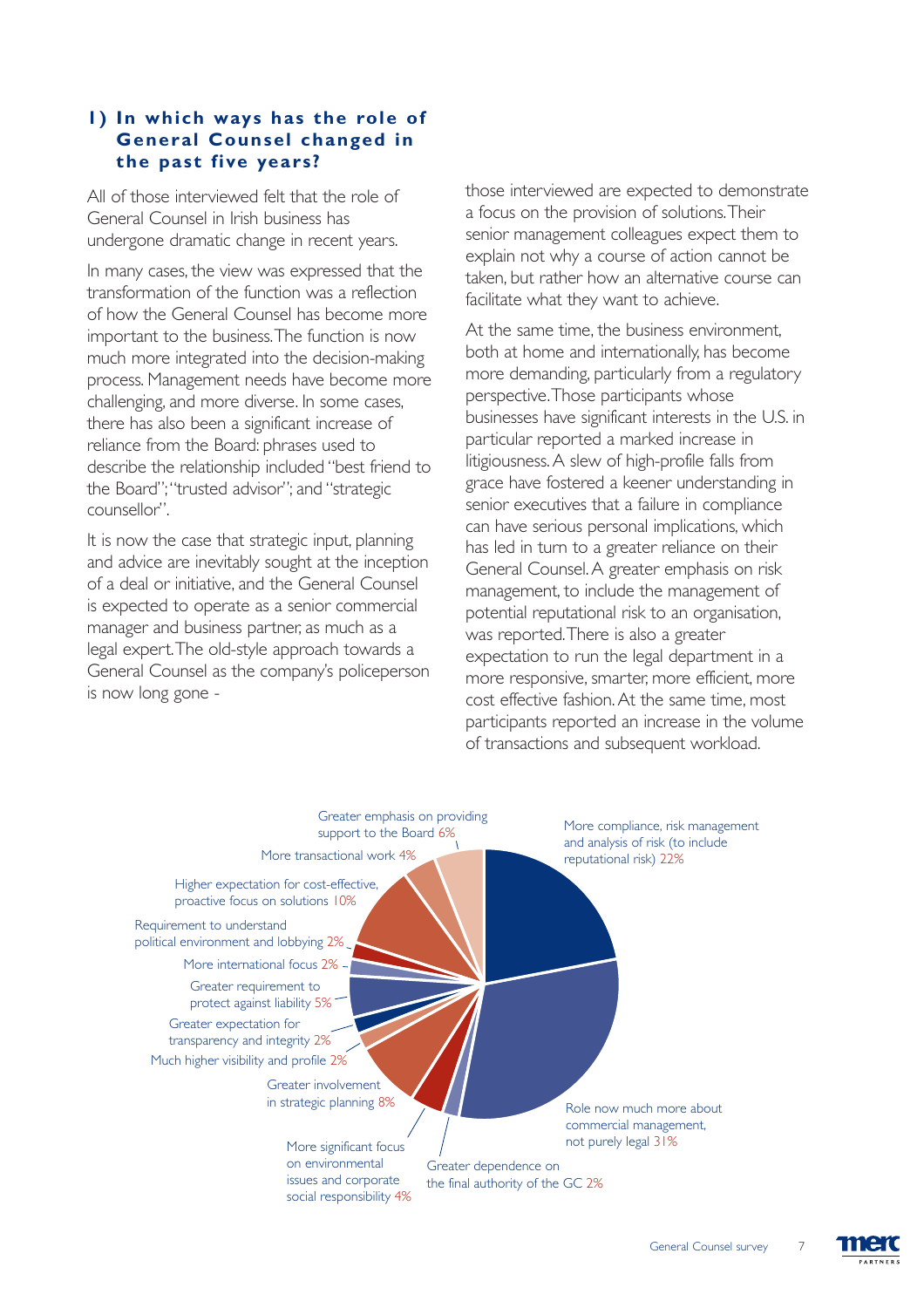### **2) What is driving such change?**

The changes referred to are being driven by factors in the external business environment, and also within the various organisations.

Changes in legislation and the emphasis placed on corporate governance in recent years have played a significant part in driving the changes to the role of the General Counsel. Several commented that issues such as unlimited liability and corporate manslaughter have "focused the minds" at the most senior levels, leading to a greater reliance on the guidance of in-house counsel. Globalisation has been significant: those organisations which have expanded into new markets have inevitably found themselves facing a widening burden of multi-jurisdictional regulatory, commercial and competition issues. In addition, particularly where the General Counsel is operating in a company with extensive international interests, an increased awareness of environmental and human rights issues has contributed.

Issues internal to the company which have been important include a stronger desire to avoid litigation, which can be so damaging to the organisation's reputation, and - in some cases - heightened shareholder expectation. The greater awareness at the level of the senior management team to the legal threats to the business has played a part.

It should be noted that several of those interviewed felt that they had, at least in part, been personally responsible for driving the change in how the General Counsel is regarded in their organisation, fuelled by a drive to make a significant, hands-on personal contribution to the commercial management of the business.



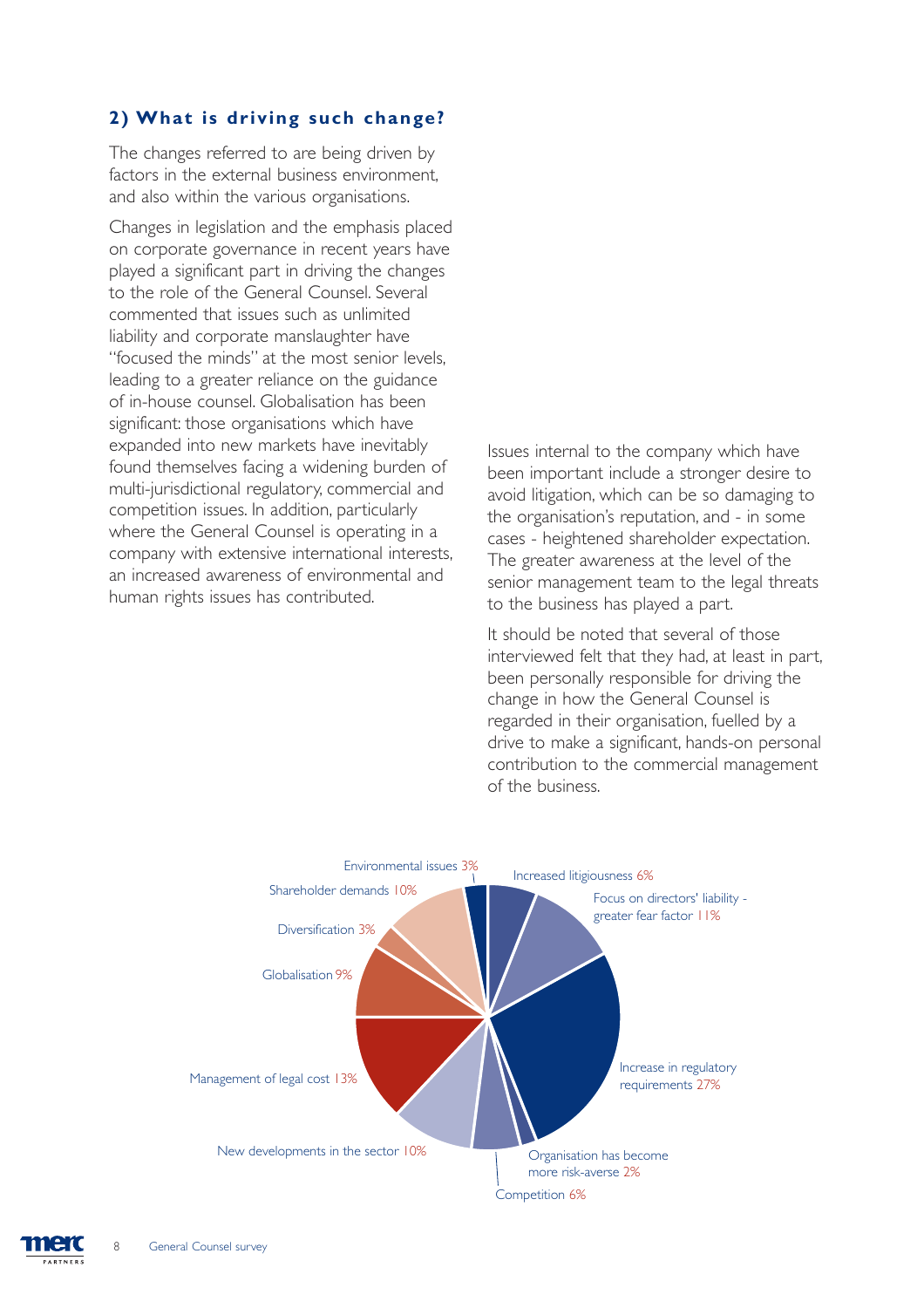

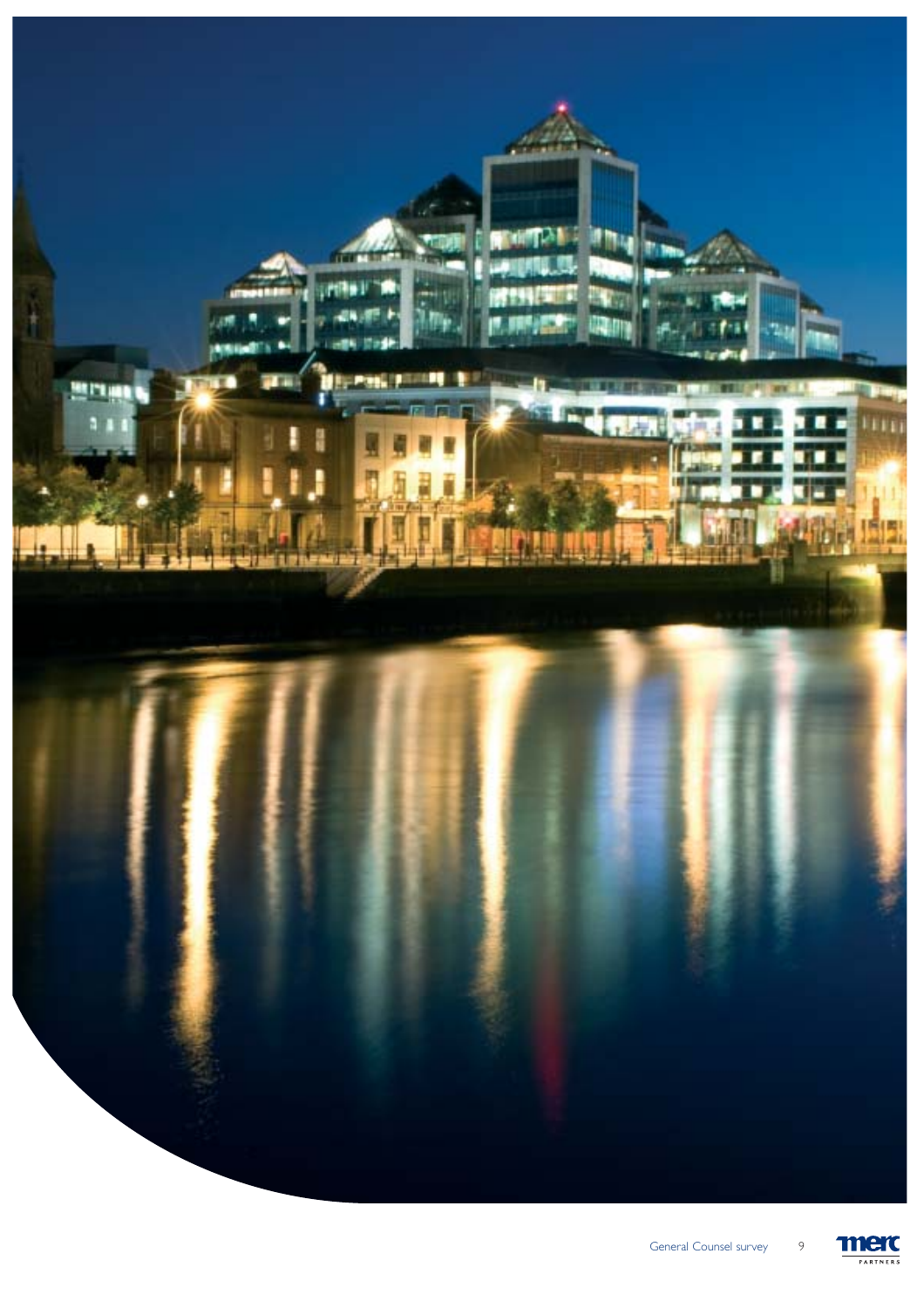

PARTNERS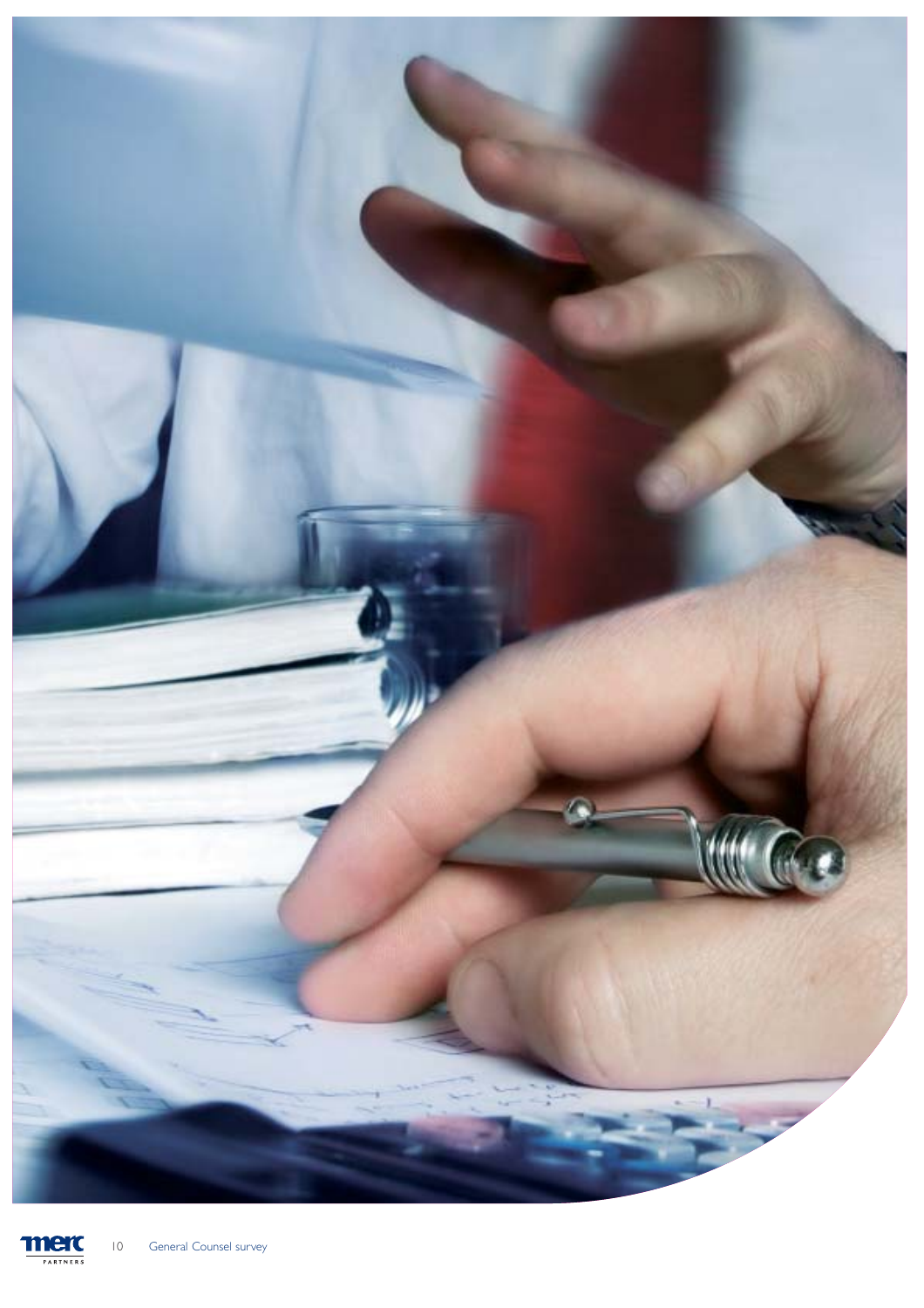#### **3) What are your MD's top three expectations from you as corporate counsel?**

Unsurprisingly, the demands and expectations of each participant's MD varied considerably, based on the style of, and challenges facing, each MD. However, some common threads emerged.

Technical and professional expertise was assumed as "a given". However, the manner of delivery of that expertise was seen as important: MDs expect their senior lawyers to provide advice and guidance decisively, strategically and speedily, with an emphasis on how a solution can be found to a problem.

Objective advice, which goes beyond the pure legal, is demanded, allied to the robustness and independence needed to deliver what might be unpalatable news. A common response was that MDs want "no surprises", along with the ability to anticipate problems and to act as "an early warning system".

Responsiveness was expected: MDs expect to be able to reach their General Counsel 24 hours a day, seven days a week.

There is an expectation that adequate resources are in place to manage legal issues properly as they arise, and that the relationship with external legal advisors, as well as the in-house legal team, is being managed in a cost-effective and efficient fashion.

MDs rely on their corporate counsel to ensure that the business is compliant with legislation and regulations, while also contributing to the broader business agenda. When an event or disaster occurs, the General Counsel must move quickly to implement damage limitation plans.

MDs expect successful outcomes - which can be defined by a range of criteria, not just simply "winning cases". Successful execution is expected in transactions, acquisitions, risk management and contribution to the company.



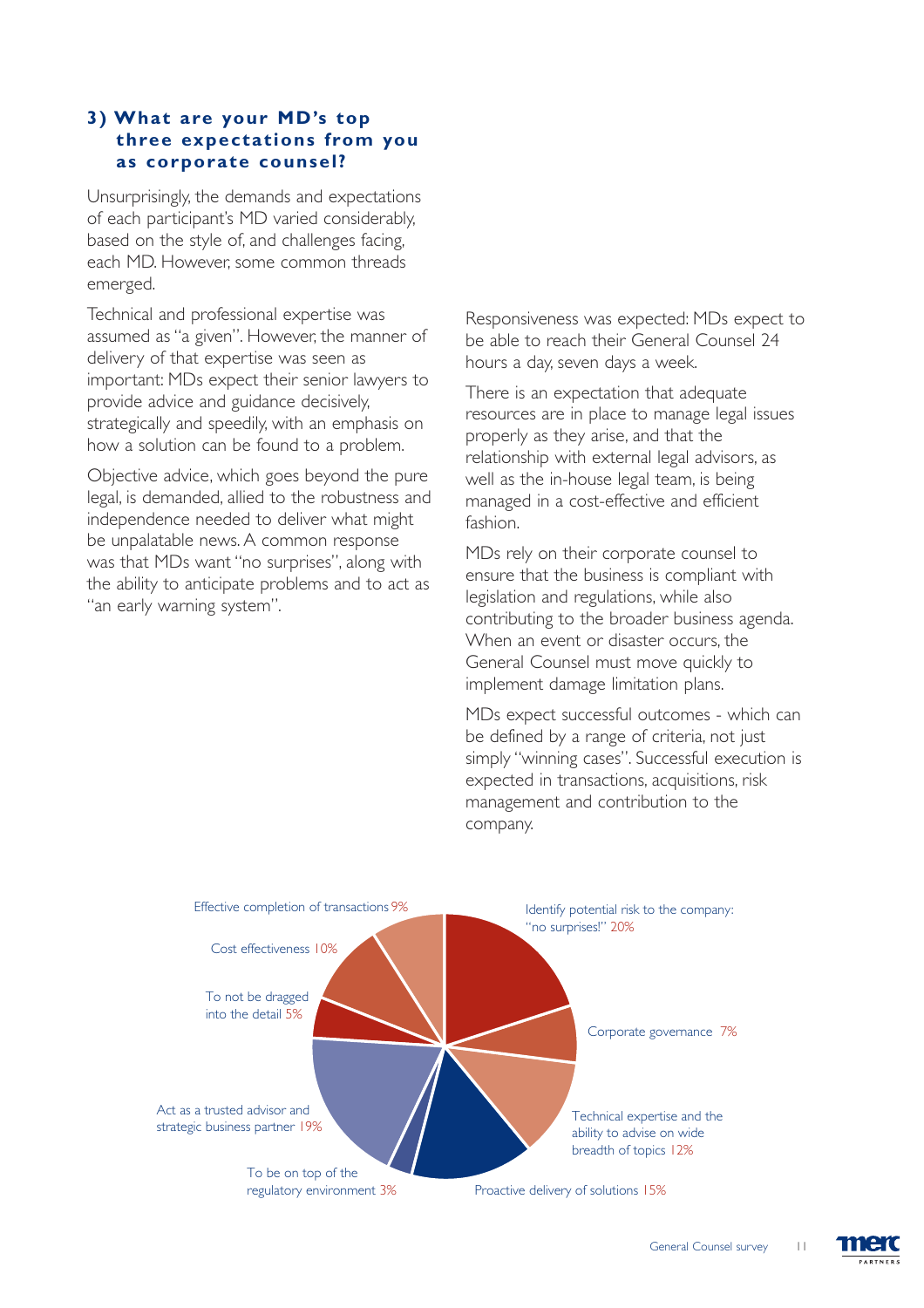#### **4) What are the business issues most likely to keep you awake at night?**

We were interested to understand which issues prey most on the minds of the General Counsel, as he/she juggles the diverse demands of their position.

Most reported wryly that they slept soundly, but again certain trends emerged across the participating group, reflecting pressures of a broader commercial, as well as legal, nature.

Issues included: threat to market share; competition issues; threat of a recession; the management and closure of major projects on an ongoing basis; fees charged by law firms; and managing a huge volume of work when sometimes under-resourced.



Regulatory and potentially high-profile reputational threats to the company arose as a particularly common theme, as did trying to keep abreast of industry-specific and legislative developments, both nationally and in other jurisdictions.

Team management also featured: the desire to ensure that team members were properly supported, mentored and developed emerged as important.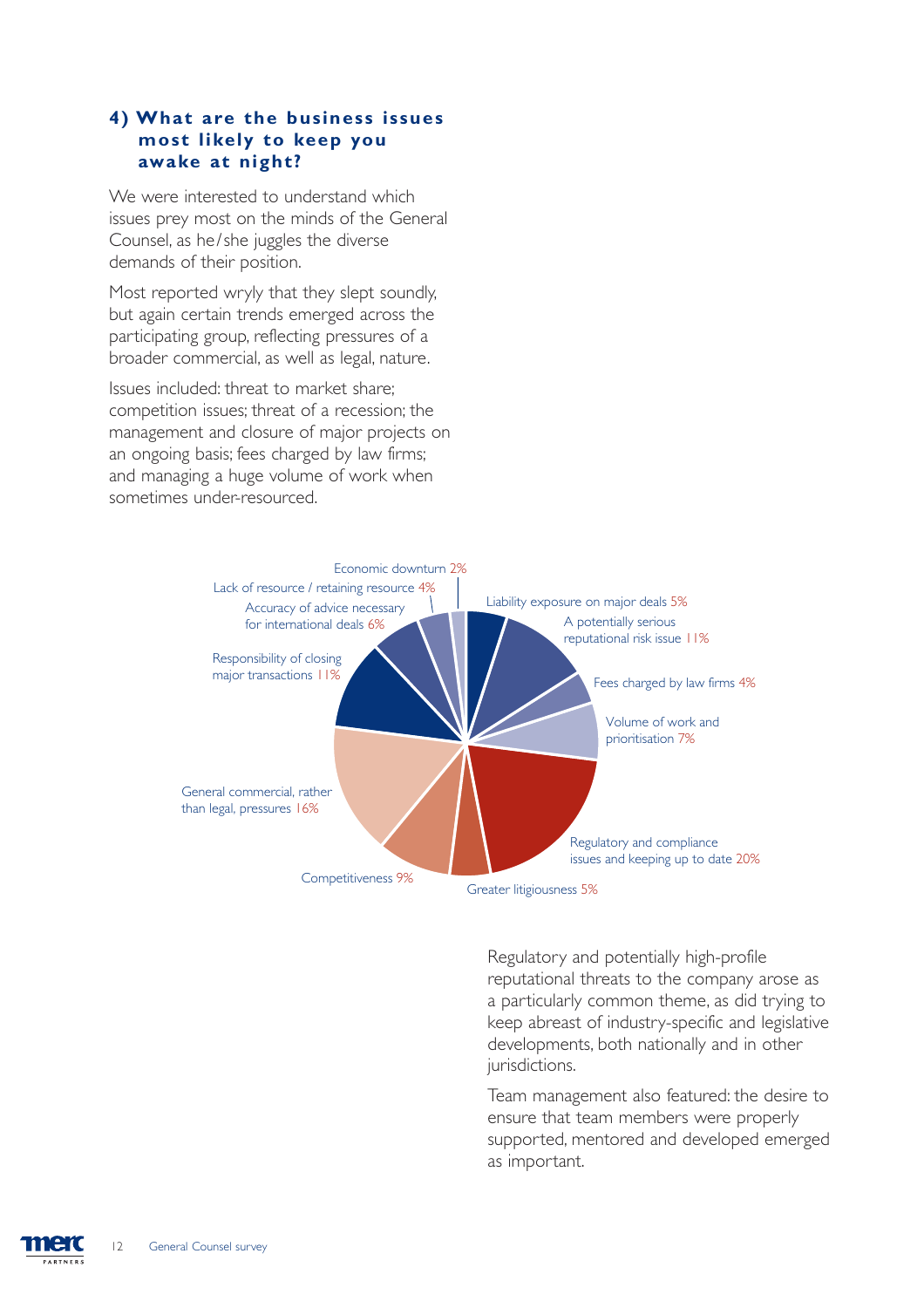#### **5) What are the criteria by which external lawyers are selected?**

The relationship with a particular person, rather than with a "big name" law firm, was of critical importance, based on quality of service and client care. Several partners were mentioned by name as having an exceptional grasp of, and empathy with, the business in question, and this experienced understanding was seen as absolutely critical.

The ability to provide genuine expertise in areas not covered by the in-house legal team was important, as was an expectation that the external lawyers would act with the team's best interests at heart, while acting as business partners. An understanding of the rules of engagement and lines of accountability was also described as important.

Global reach was seen by some as absolutely critical. Although many organisations required their law firms to be in the "Magic Circle" bracket, whether in Ireland, the U.K. or the U.S., others preferred the more personal touch of certain niche or boutique practices. The provision of real expertise was the overriding factor. In all cases, pragmatism, responsiveness and availability were simply assumed.

Value for money is an issue: several participants would be influenced by a law firm's openness to the use of significant discounts, a cap on fees, or fixed fee arrangements.



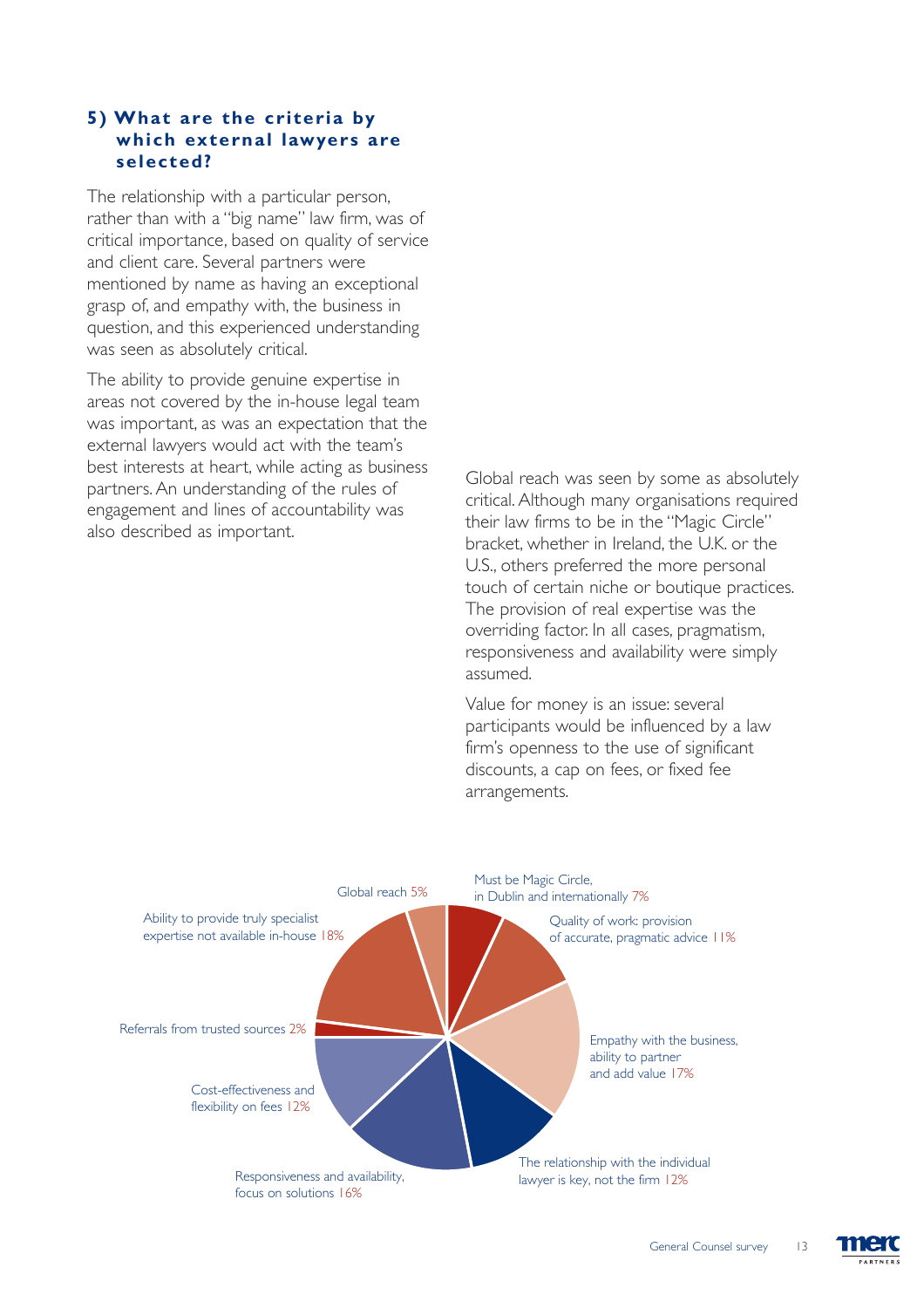#### **6) By which metrics is your performance measured?**

While some organisations have developed quite sophisticated systems to measure the performance of their General Counsel and his /her team against set business objectives agreed in advance, in other cases performance appraisal at this senior level is less formal and somewhat ad hoc.



Comprehensive client feedback 17%

Criteria on which performance is measured include the following: feedback from management peer group, functional heads of the business and stakeholders; provision of commercial, rather than purely legal, advice; management of the legal function and its interaction with the broader business; effectiveness of mentoring and management of the reporting team; cost savings and increased efficiency; successful delivery of projects;"big wins" concerning transactions and litigation; and compatibility with company values.

The view was expressed on several occasions that it can be difficult to appraise performance adequately at the level of the General Counsel in a truly objective manner, particularly when the appraisal is being made by a non-lawyer.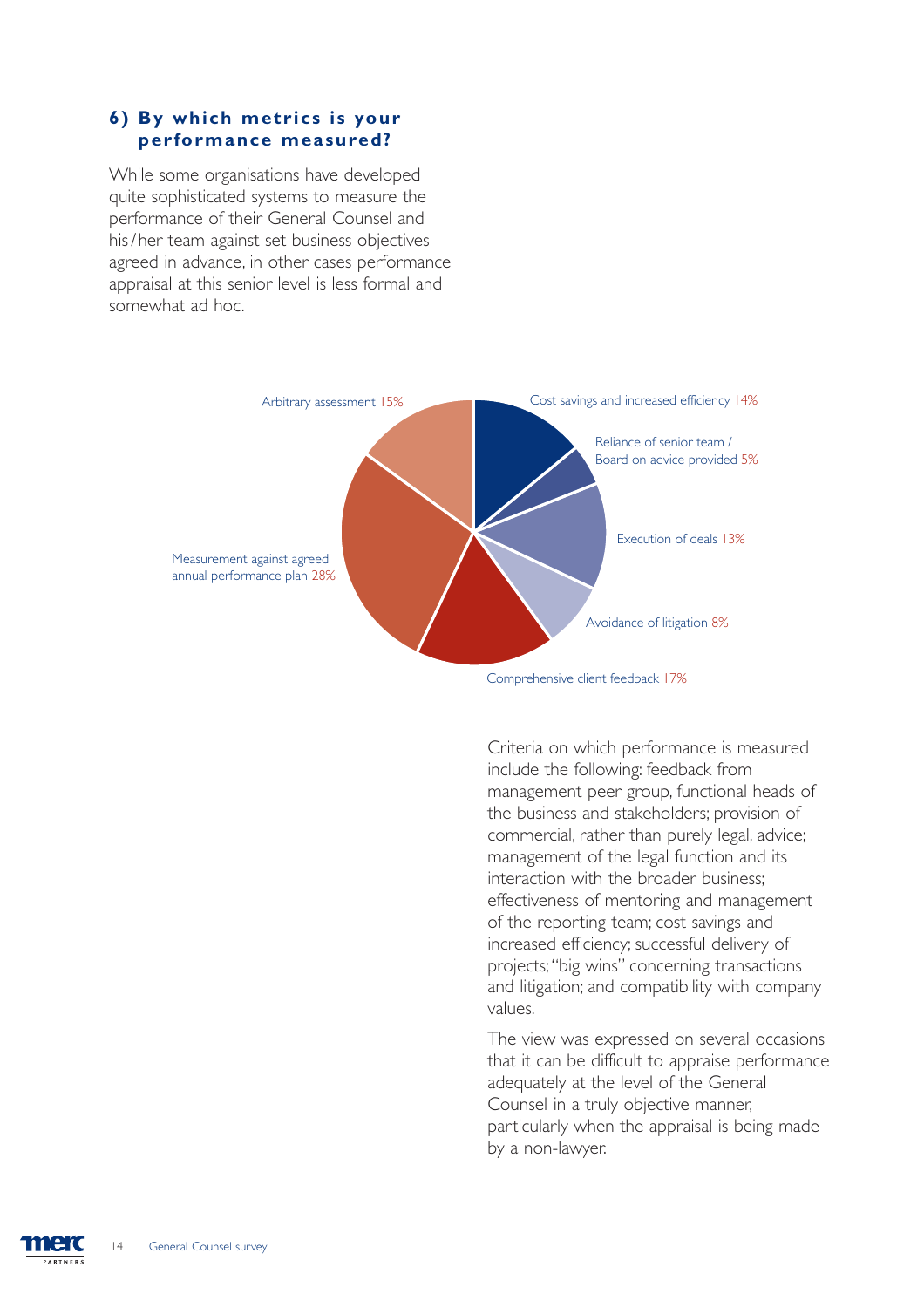

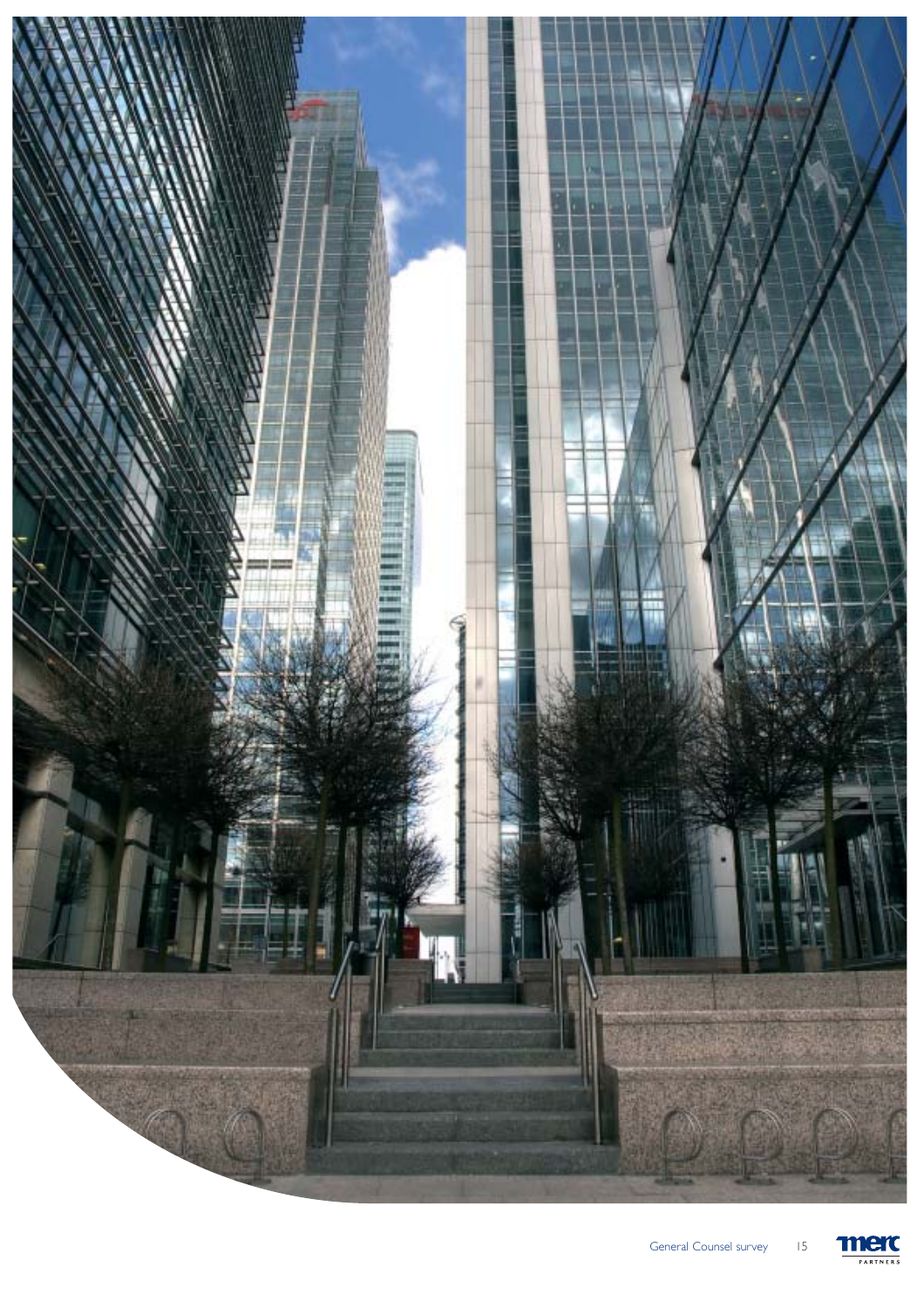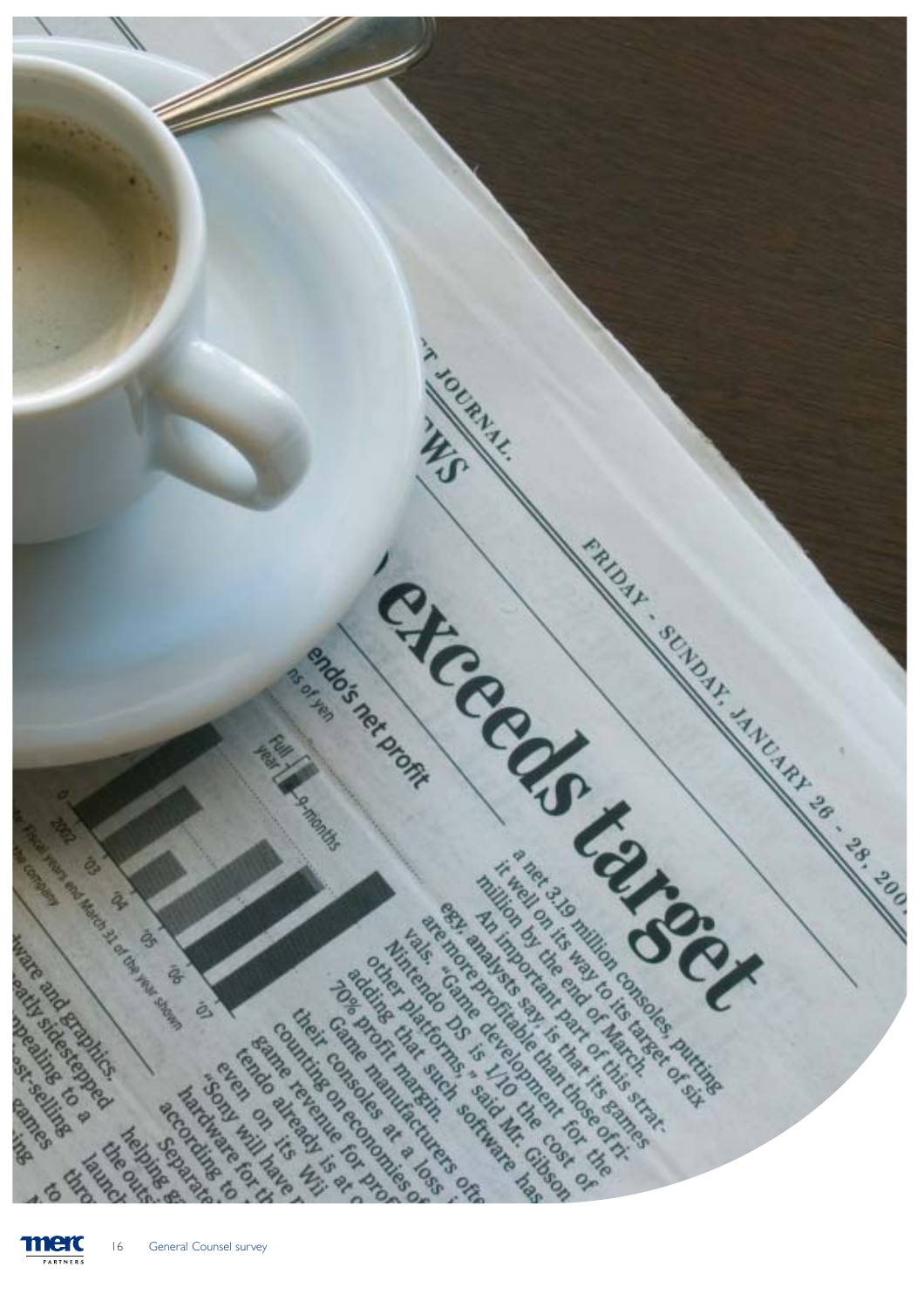#### **7) How do you keep informed about developing trends?**

One of the more pressing demands on General Counsel is the requirement to keep themselves fully up to speed on the myriad of legal, regulatory and commercial developments impacting their businesses, both at home and internationally.The time available to do so is limited.

There is therefore a reliance on proactive, value-adding advice from their external law firms, which regard its provision as a useful tool for deepening the client relationship. Mailings, webcasts and updates are regarded as highly valuable, as are conferences, seminars and breakfast briefings, where workload allows attendance.



Other useful means of keeping abreast include: insights provided by membership of corporate counsel associations; briefings by the Institute of Directors; legal and industryspecific publications and related online services; updates from the Law Society, regulators and from the European Law Firms Association; learning gained from continuous professional development; comprehensive company monitoring systems; the internet; and personal study.

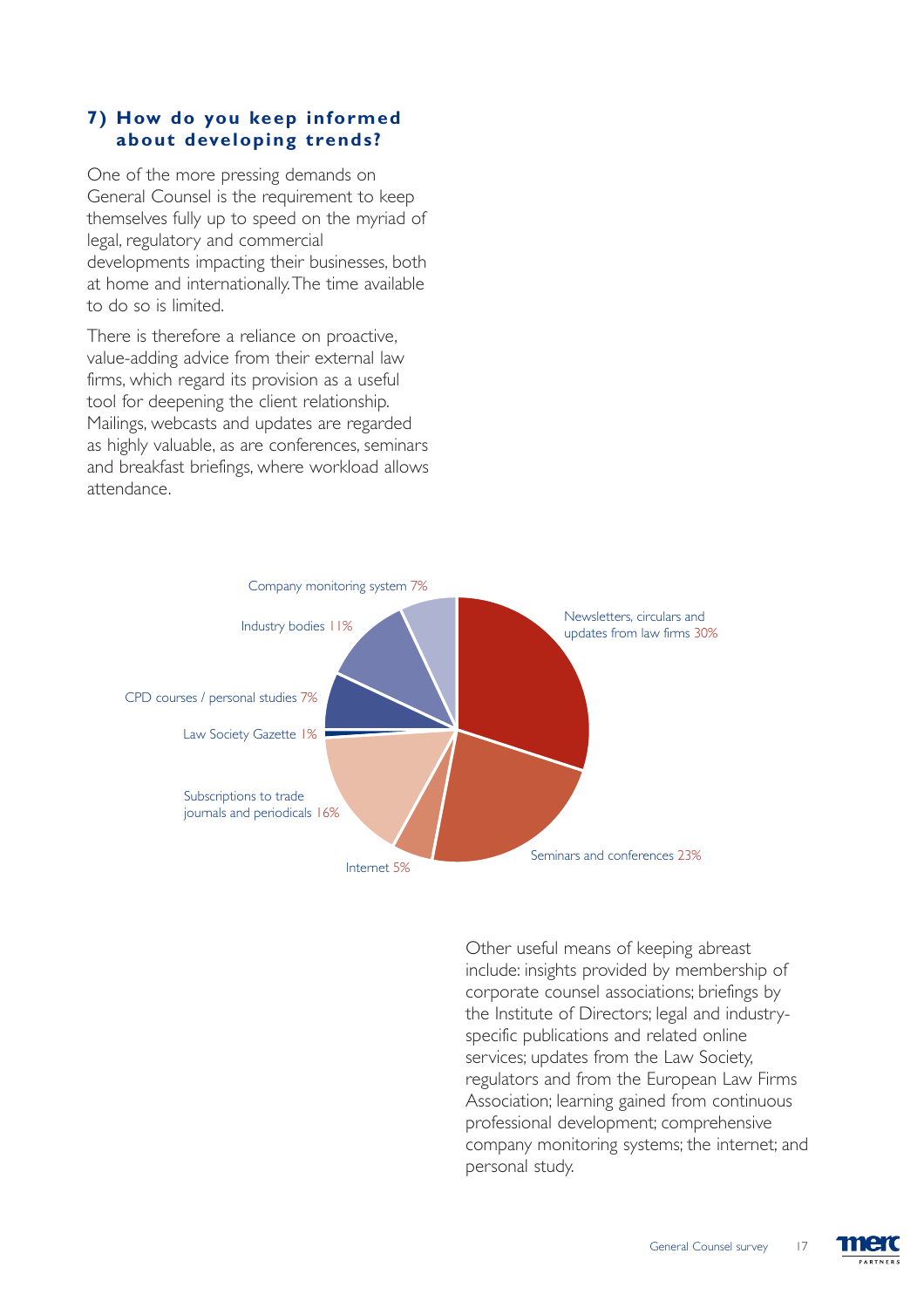#### **8) Should the General Counsel be a member of the Board?**

The question of whether the General Counsel should participate as a Board member split the participating group, as illustrated in the graph below.

Those in the "yes camp" felt that membership was important, enabling visibility of all relevant issues coming over the horizon and likely to impact the business.The argument was made that presence on the Board would influence the driving of a watertight ethical position from the very top of an organisation.Those in favour did not feel that the corporate counsel would be necessarily conflicted, as there is always the potential for conflict to arise as an executive of the business in any event.This was seen as a management issue, not a legal issue.Where potential for conflict is identified, it was felt that seeking external counsel's opinion would resolve the difficulty.



Those who argued against membership of the Board felt that the lawyer's fiduciary duties to the company and its shareholders could be placed in a position of conflict.The view was expressed by some contributors that, if not a Board member, the General Counsel should nevertheless be a member of the executive committee. Some of the contributors commented that they are somewhat perturbed by what they see as a definite trend towards the General Counsel increasingly sitting on the Board.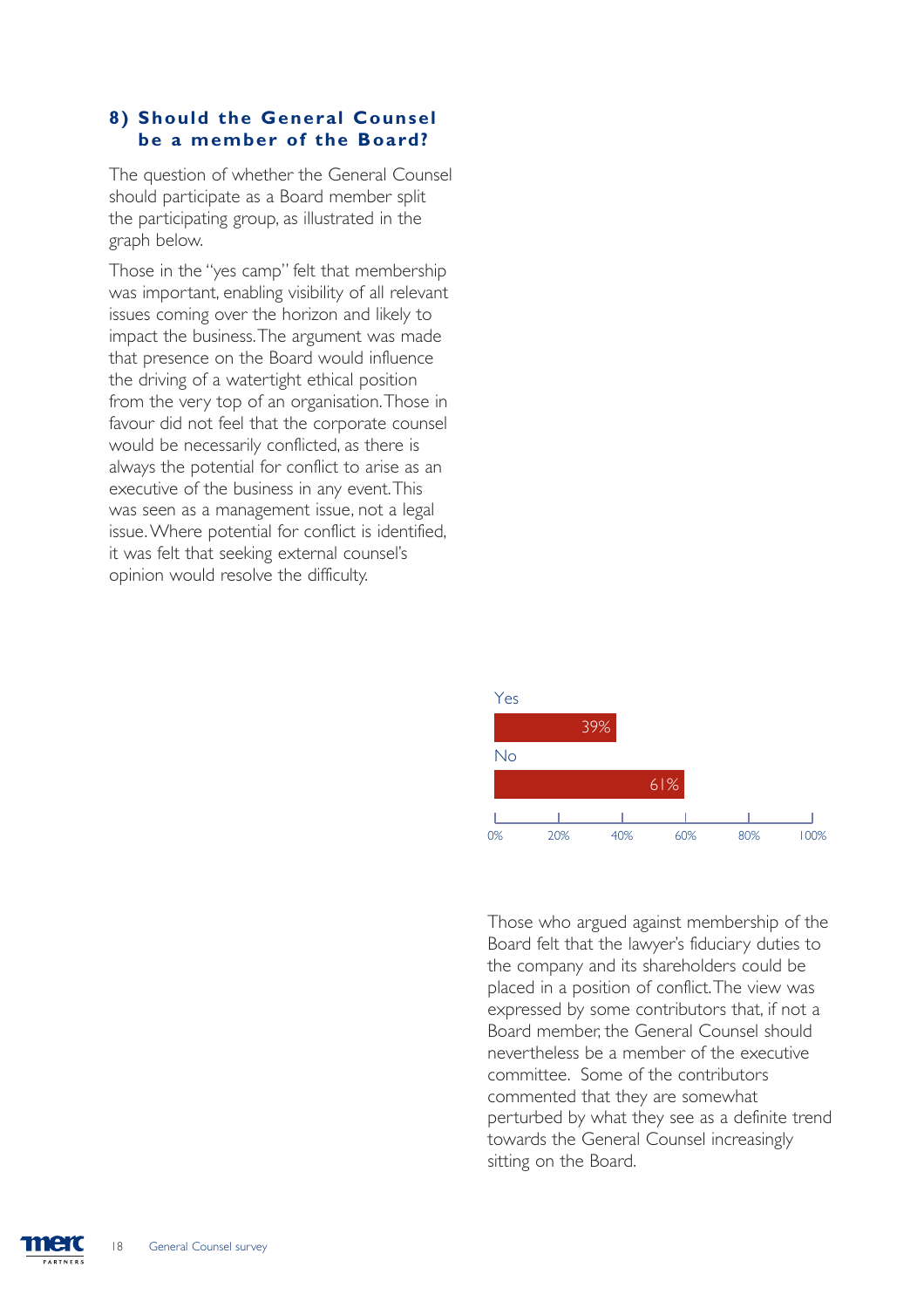

![](_page_20_Picture_2.jpeg)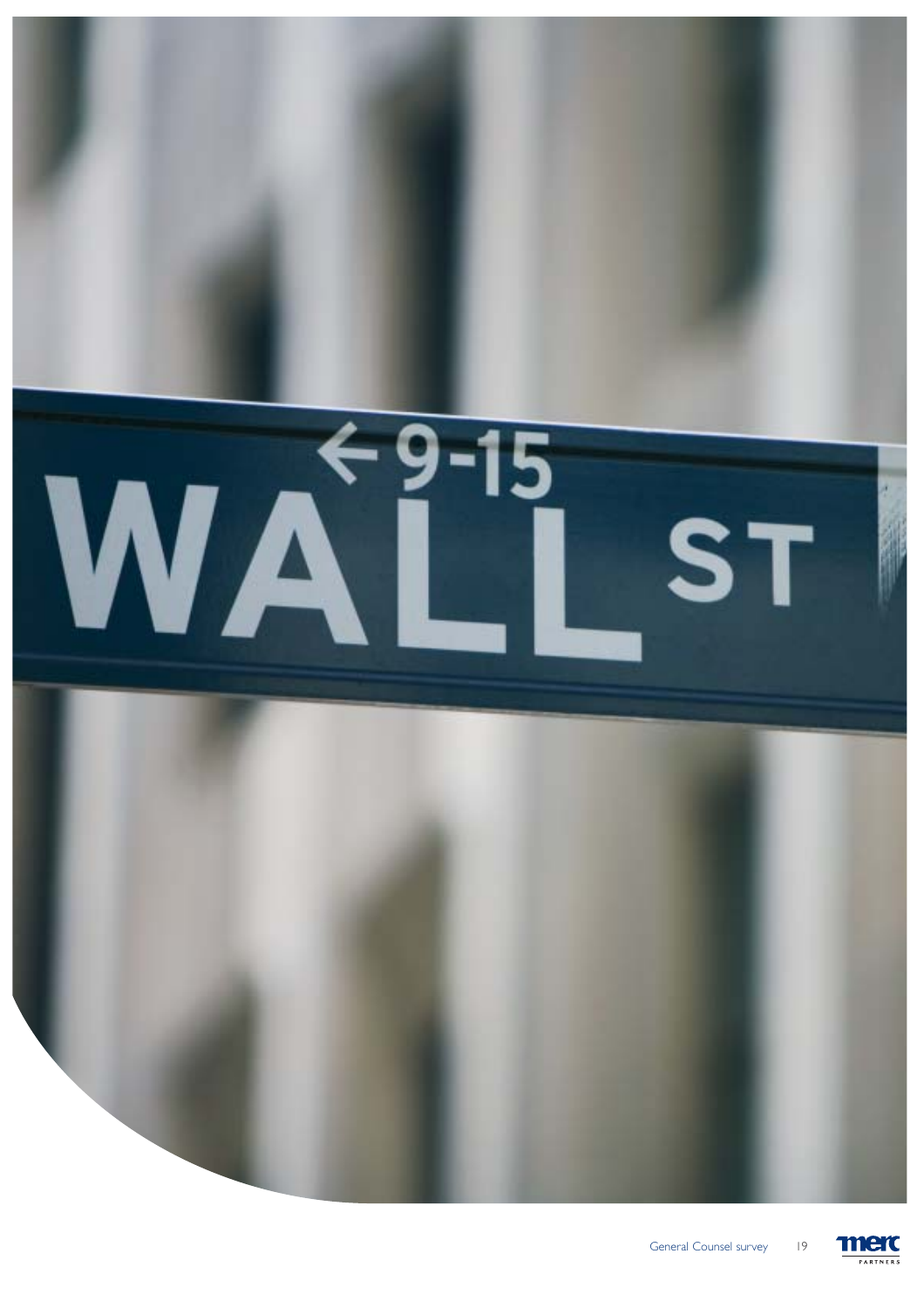![](_page_21_Picture_0.jpeg)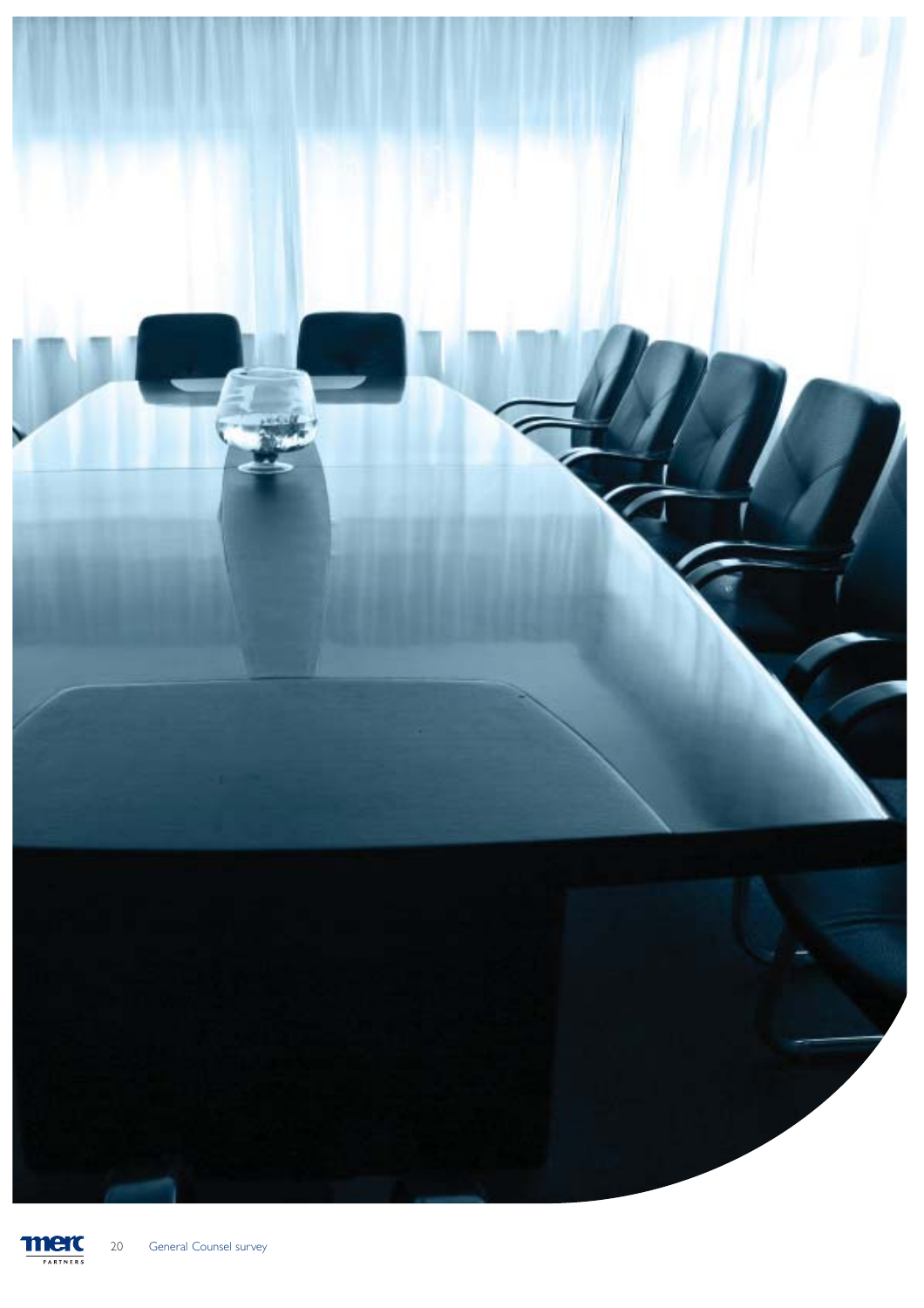#### **9) Should the roles of General Counsel and Company Secretary be split?**

Like the question of whether the General Counsel should sit on the board, the participating group was split by this question, although it has to be said that the same strength of feeling was not generated by the issue.

Those who felt that the roles should not be separated felt that there was an obvious link between the functions.The argument was expressed that the General Counsel was best placed to perform the role for compliancerelated reasons, in the absence of a dedicated Company Secretary.

![](_page_22_Figure_3.jpeg)

The main reason for splitting the roles, it was argued, was based on volume of workload, and a general view that the fulfilment of company secretarial duties was not an effective use of the General Counsel's time, particularly given ever-increasing corporate governance responsibilities.

![](_page_22_Picture_5.jpeg)

![](_page_22_Picture_6.jpeg)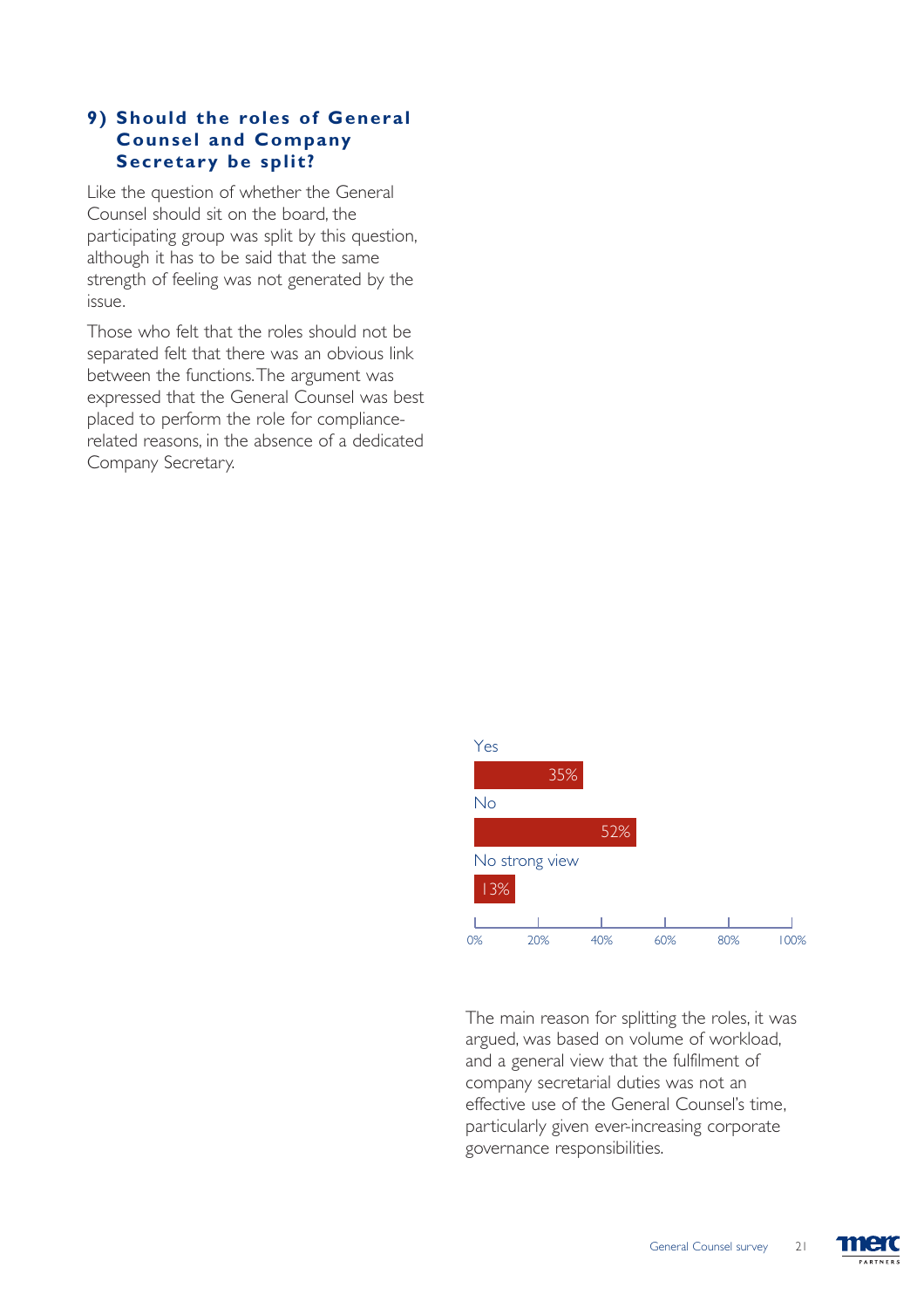# **10) Remuneration**

Remuneration packages varied significantly among the participating group, influenced by the size, status and ownership of the company in which each General Counsel works.The range of cash remuneration (base salary and performance-related bonus) is detailed below. Stock, options and other benefits have not been included.

#### **Base salary**

|    | $\in$ 100,000 - $\in$ 150,000 |     |     |     |      |
|----|-------------------------------|-----|-----|-----|------|
|    |                               | 39% |     |     |      |
|    | €150,000 - €200,000           |     |     |     |      |
|    | 26%                           |     |     |     |      |
|    | $€200,000 - €250,000$         |     |     |     |      |
| 4% |                               |     |     |     |      |
|    | $€250,000 +$                  |     |     |     |      |
|    | 31%                           |     |     |     |      |
|    |                               |     |     |     |      |
| 0% | 20%                           | 40% | 60% | 80% | 100% |

### **Indicative bonus**

| $0 - 10%$ |            |     |     |     |      |
|-----------|------------|-----|-----|-----|------|
|           | 5%         |     |     |     |      |
|           | $10 - 25%$ |     |     |     |      |
|           | 30%        |     |     |     |      |
|           | $25 - 50%$ |     |     |     |      |
|           |            | 43% |     |     |      |
|           | $50 - 75%$ |     |     |     |      |
| 13%       |            |     |     |     |      |
|           | 75 - 100%  |     |     |     |      |
| 0%        |            |     |     |     |      |
| $100% +$  |            |     |     |     |      |
| 9%        |            |     |     |     |      |
|           |            |     |     |     |      |
| 0%        | 20%        | 40% | 60% | 80% | 100% |

![](_page_23_Picture_6.jpeg)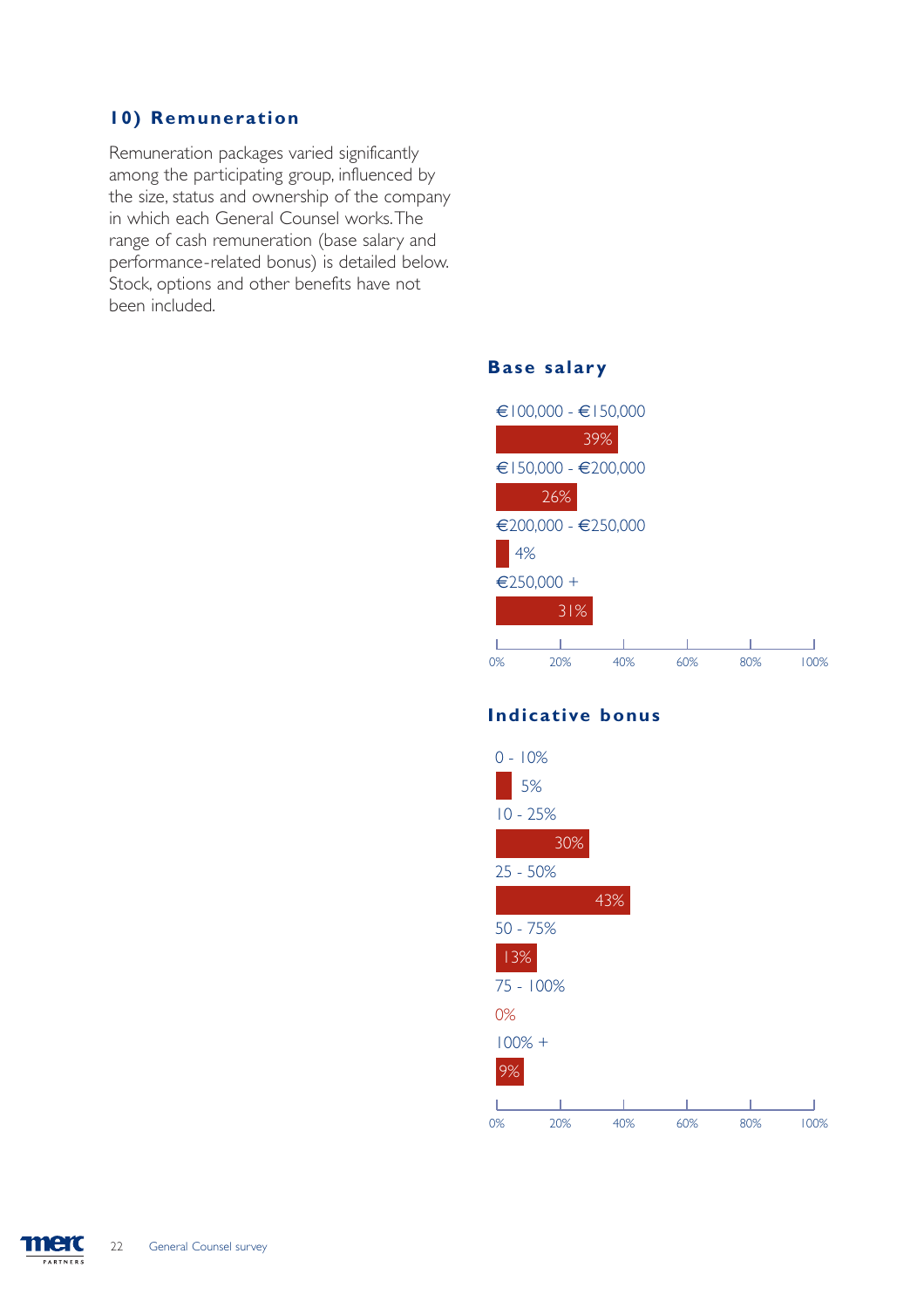## **10) Miscellaneous**

Through the course of the discussions, a number of other topics arose, which did not fit comfortably under the preceding headings, but which were nonetheless regarded as important to the group which contributed to this survey.

Of particular note were the following:

- Lawyers in industry lack a voice among the broader profession: there is no representative body, no credible forum to exchange views and no tailored training.
- Some expressed a sense of professional isolation: the view was expressed that the Law Society does not provide support to the in-house community.
- As in-house lawyers become more integrated into the businesses in which they operate, it is increasingly challenging to find any semblance of work/life balance.
- Positive influences are being brought to bear on the in-house legal community in Ireland by the influx of overseas-qualified lawyers.

![](_page_24_Picture_8.jpeg)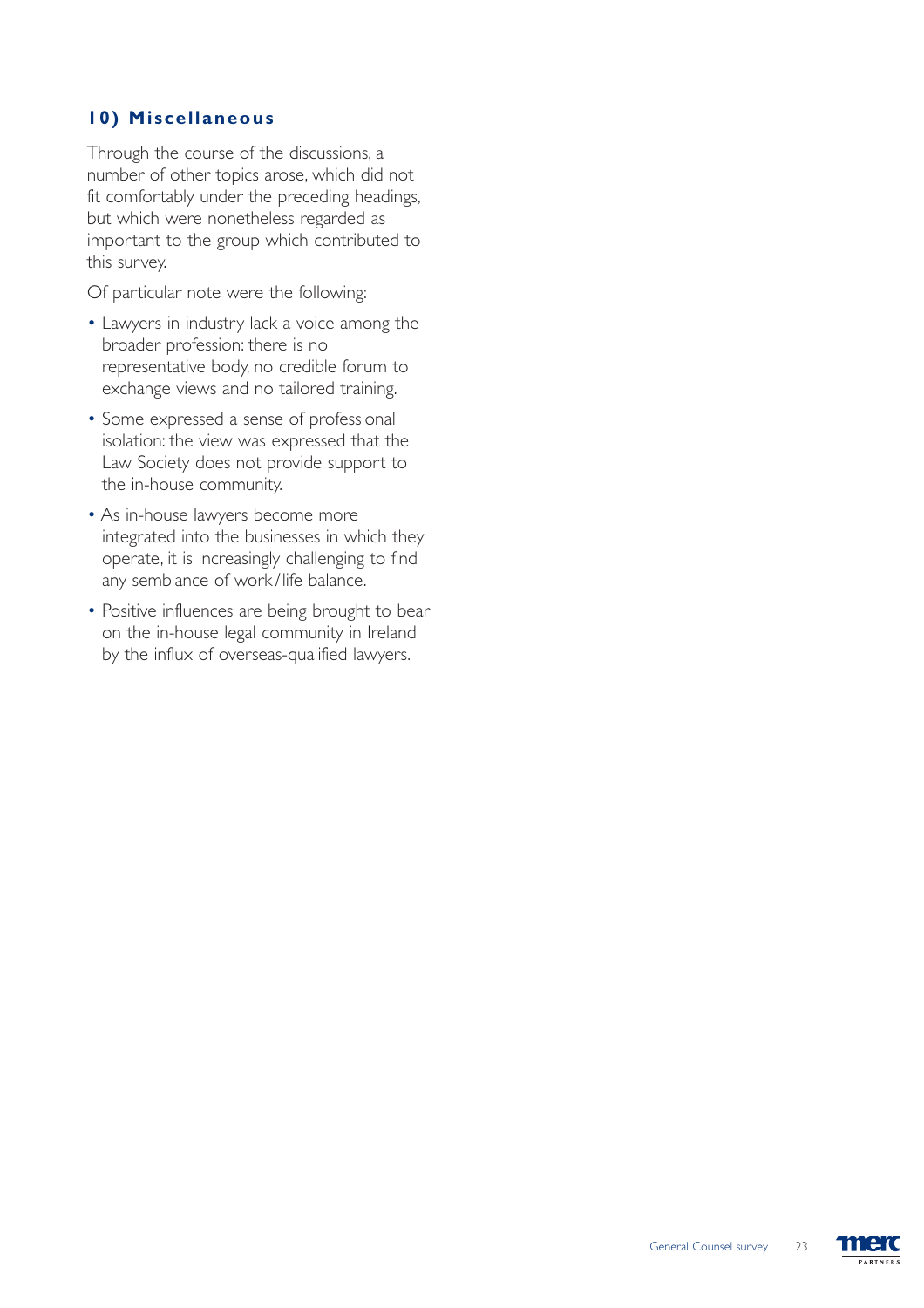# *Acknowledgement*

*MERC Partners would like to thank the General Counsel group who took time from their busy schedules to participate in this survey. By sharing their personal and professional insights, they have contributed to an area of knowledge which, in our view, has been under-researched in an Irish context.*

![](_page_25_Picture_2.jpeg)